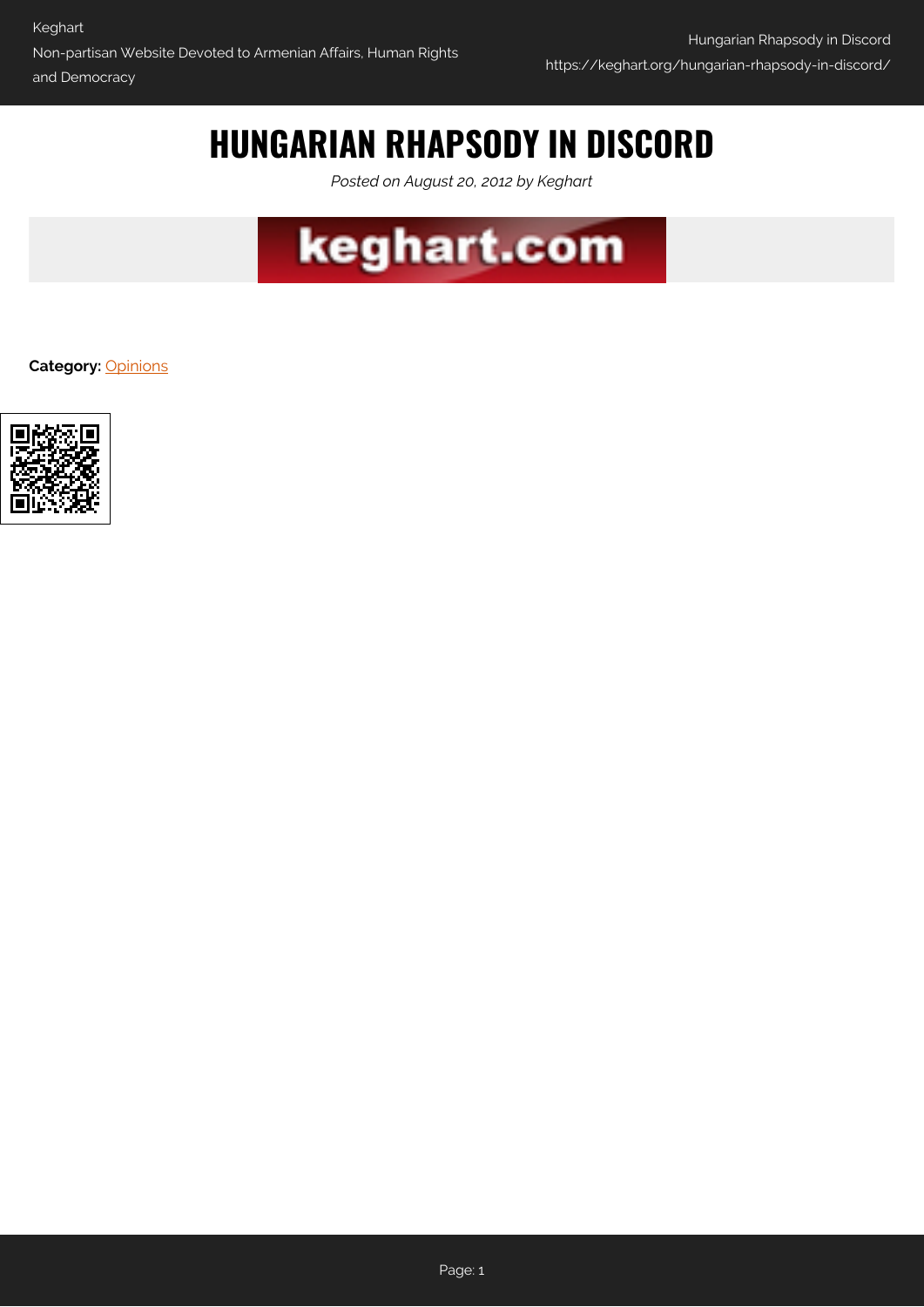## **Keghart.com Editorial Board**, 3 September 2012

By now most Armenians know about the scandal of the Azeri murderer's release by Hungary. Because the story is still developing, new wrinkles should appear in the coming days and weeks.  $\mathbb{E}$ Meanwhile, there are a number of obvious and disturbing questions about the background of the international outrage.

In recent years the Azeri embassy in Hungary has been busy building bridges with Budapest authorities while spewing anti-Armenian hate propaganda. As well, Peter Szijjarto, Hungary's minister of "East" affairs, has visited Baku to negotiate financial assistance from oil-rich Azerbaijan. While Baku was courting Hungarian authorities, Armenia has no diplomatic presence in the country. The closest Armenian mission was in Vienna. The embassy—with a skeleton staff—is in charge of representing Armenia in four countries in the region.

## **Keghart.com Editorial Board**, 3 September 2012

By now most Armenians know about the scandal of the Azeri murderer's release by Hungary. Because the story is still developing, new wrinkles should appear in the coming days and weeks.  $\mathbb{E}$ Meanwhile, there are a number of obvious and disturbing questions about the background of the international outrage.

In recent years the Azeri embassy in Hungary has been busy building bridges with Budapest authorities while spewing anti-Armenian hate propaganda. As well, Peter Szijjarto, Hungary's minister of "East" affairs, has visited Baku to negotiate financial assistance from oil-rich Azerbaijan. While Baku was courting Hungarian authorities, Armenia has no diplomatic presence in the country. The closest Armenian mission was in Vienna. The embassy—with a skeleton staff—is in charge of representing Armenia in four countries in the region.

Armenia's absence in Budapest didn't deter local Armenians, who were represented by an organization called [Armenian National Self-government](http://www.orszagosormenyonk.hu/) (ANSG), from diligently following the Azeri strategy. Dr. Szevan Serkisian, chairman; deputy chairmen Alexan Avanesian and Nikogosz Akopjan of ANSG kept a close eye on the brutal murder of Armenian officer Gurgen Margaryan by Ramil Sahib Safarov and the trial of the Azeri slayer. They also followed Azeri diplomatic activities in Hungary. Over the years these dedicated and diligent Armenians frequently warned the authorities of Armenia about the sordid and secret activities of the Azeri diplomatic mission. In [a letter](http://www.keghart.com/Hungary-Letter) [addressed to RoA president S. Sargsyan](http://www.keghart.com/Hungary-Letter) on Sept. 2, 2012 ANSG clearly states that on August 20, eleven days prior to extradition, Nikogosz Akopjan personally informed the RoA foreign ministry, ministry of the Diaspora and the Armenian embassy in Vienna about the impending news. All to no avail.

Last week Budapest handed Safarov to Baku, although the criminal had served only eight years of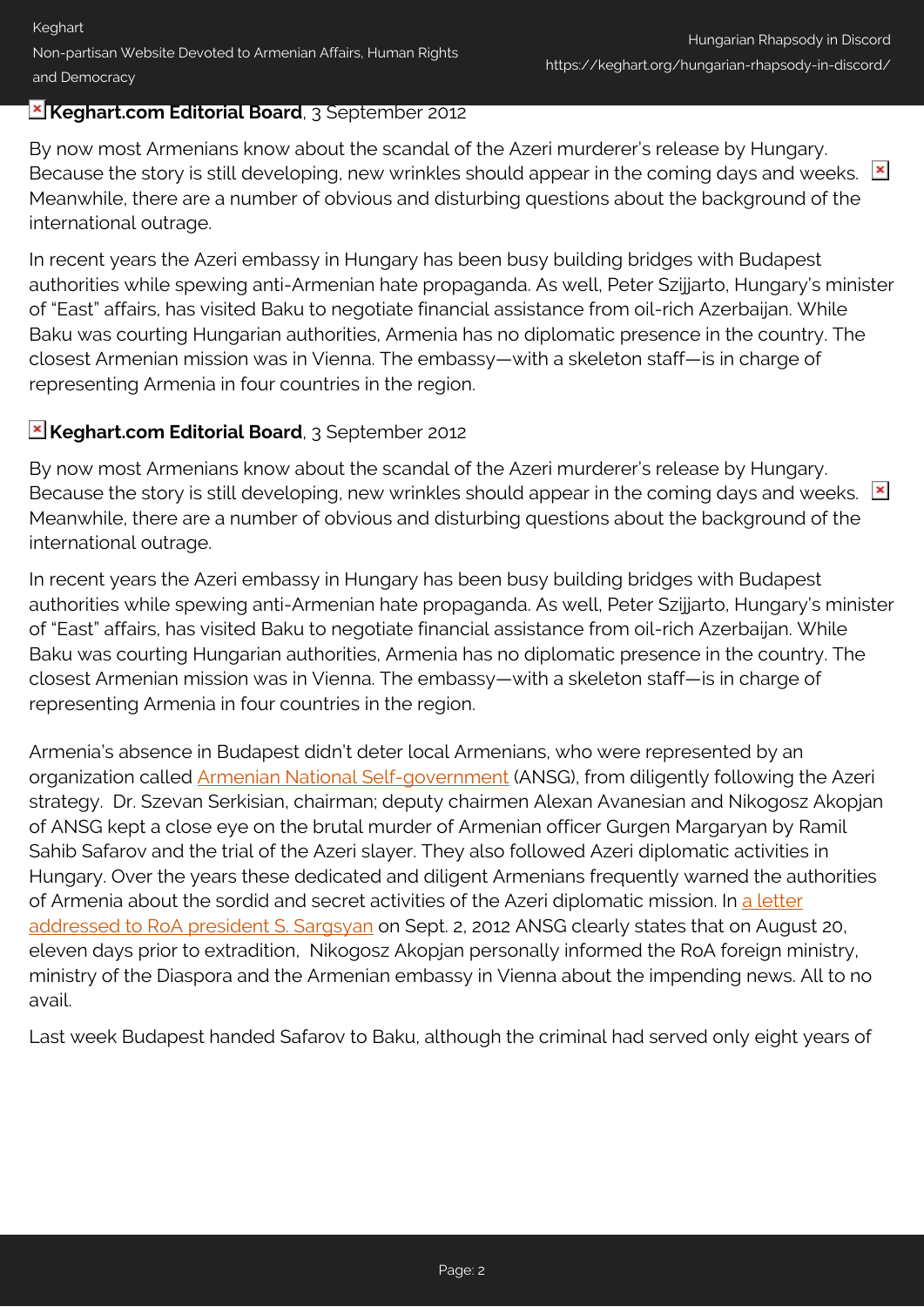his 30-year sentence. Upon landing in Baku, the Azeri butcher was handed immediate pardon by President Ilham Aliyev. He was given a brand-new apartment, promoted to the rank of major, given his eight-year accumulated salary. The murderous coward was honored at public gatherings. A 24 karat Turkic hero. Safarov, obviously a man with room temperature I.Q., publicly thanked Turkey for lubricating his unlawful release. Of course, Baku's 3-billion euro purchase of Hungarian state-bonds didn't hurt the underhanded and scandalous deal.

Since the scandal broke, a number of Armenian sources have suggested Armenia should recognize Artsakh as an independent republic. They have cited their reasons why it would be timely.

Such a decision could provide Baku with *casus belli*.

Suspicious minds might say Sarkissian had, for a long time, been preparing to recognize Artsakh and was cunningly waiting for the proper time. That's why he ignored the pleas of ANSG leaders.

Even more suspicious minds might say Sarkissian—by recognizing Artsakh-- was deliberately furnishing an excuse to Baku to declare war on Armenia and Artsakh.

The above speculation presupposes that Armenia believes it can beat Azerbaijan.

If Armenia believed it's stronger than Azerbaijan and is indirectly inviting Baku to the battlefield, why is Armenia hosting Collective Security Treaty Organization (CSTO) maneuvers in mid-September? And more importantly, if Sarkissian was goading Aliev to war, why would Armenia hold, in October, the biggest maneuvers since the country became independent? The maneuver is so important that it would include the participation of civilian males who are over the age of 50. Another reason Sarkissian might not be planning war: there are local elections in Armenia this month.

Suspicious minds would probably say it's misdirection by Armenia: Yerevan wants Azerbaijan to think Yerevan would be busy with maneuvers in the next few months.

Time will tell. Meanwhile, shame on Hungarian authorities. Their explanation that Azeris had promised to jail their axe murder doesn't wash. Anyone who follows Azerbaijan politics knows that Safarov became an Azeri hero when he slew the sleeping Armenian officer. Wasn't the Hungarian ambassador in Baku aware of Safarov's heroic status among his murderer-idolizing racist people? Hungary might have decided to pretend naiveté for a cool 3 billion. Hungary's economy is in doldrums under Prime Minister Victor Orban. Budapest is begging the IMF for further loans.

But what price Hungarian honor? Many Hungarians, including the main opposition party, have criticized their government. Hungarian authorities are caught in a vise: if they accuse Baku of misleading them, Baku might decide not to buy Hungarian state-bonds. Hungary would lose the Azeri investment and wind up with large egg on its face—without the 3-billion, without honor. Orban's government might not survive.